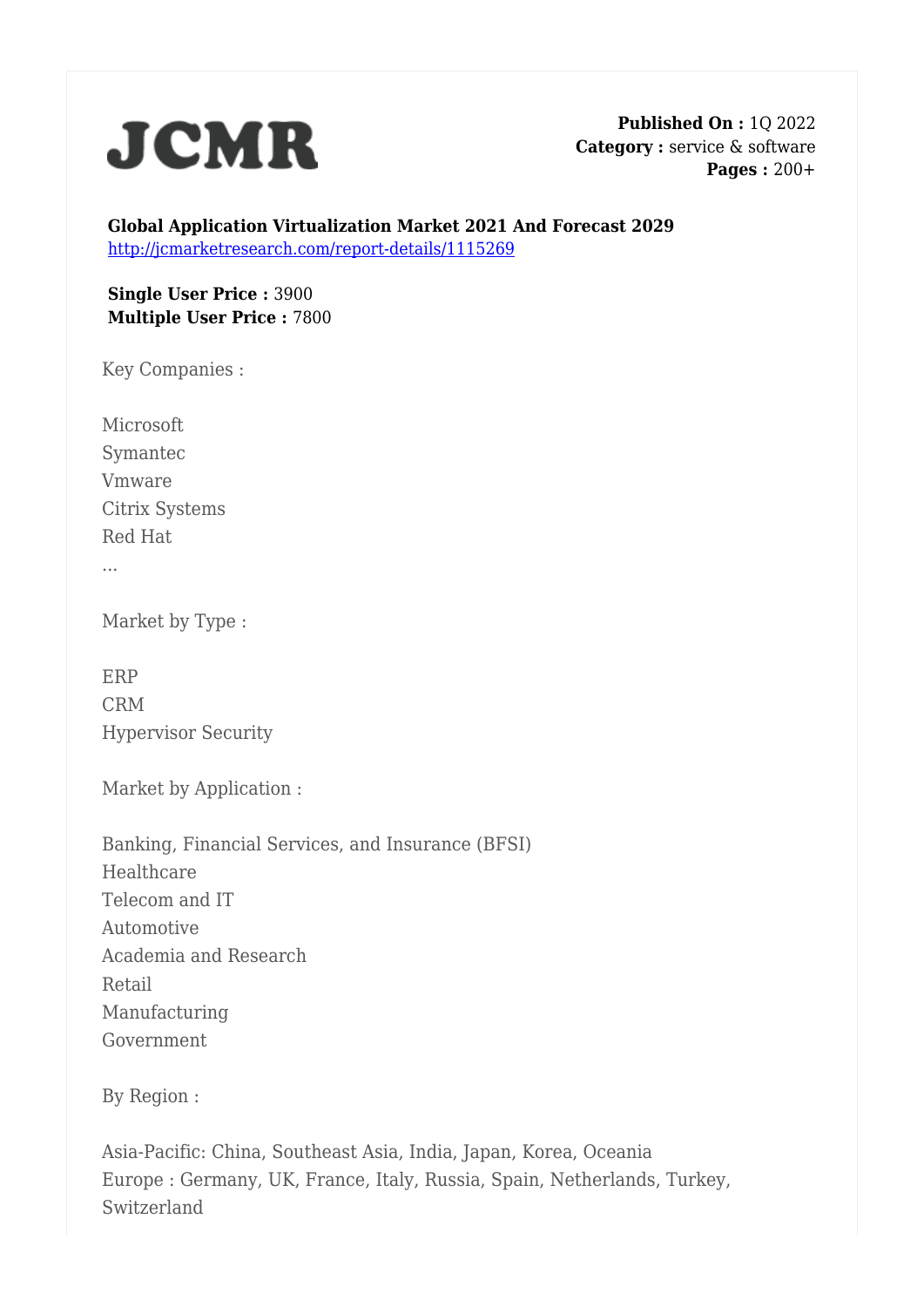North America : United States, Canada, Mexico Middle East & Africa : GCC, North Africa, South Africa South America : Brazil, Argentina, Columbia, Chile, Peru

Chapter 1 Global Application Virtualization Market Overview

- 1.1 Introduction
- 1.2 Taxonomy
- 1.2.1 By Product Type & End User
- 1.2.2 By Region
- 1.3 Drivers for Application Virtualization Market
- 1.4 Restraints for Application Virtualization Market
- 1.5 Opportunities for Application Virtualization Market
- 1.6 Trends for Application Virtualization Market
- 1.7 COVID-19 Impact Assessment on Application Virtualization Industry
- 1.8 Macro-economic Factors
- 1.9 Regulatory Framework
- 1.10 Pricing Analysis by Region, 2020
- 1.11 Opportunity Map Analysis
- 1.12 Opportunity Orbits
- 1.13 Market Investment Feasibility Index
- 1.14 PEST Analysis
- 1.15 PORTERS Five Force Analysis
- 1.16 Go to Market Strategy
- 1.17 Value Chain Analysis
- 1.18 Cost Structure Analysis
- 1.19 Regional Market Share and BPS Analysis

Chapter 2 Global Application Virtualization Market Overview

2.1 Global Application Virtualization Market by Product Type

2.1.1 Global Application Virtualization Market Value (US\$ Mn) and Volume (Units) Comparison by Product Type (2013-2029)

2.1.2 Global Application Virtualization Market Value (US\$ Mn) and Volume (Units) Market Share by Product Type in 2019

2.1.3 Global Application Virtualization Market Attractiveness Analysis by Product Type, (2013-2020)

2.2 Global Application Virtualization Market by End User

2.2.1 Global Application Virtualization Market Value (US\$ Mn) and Volume (Units) Comparison by End User (2013-2029)

2.2.2 Global Application Virtualization Market Value (US\$ Mn) and Volume (Units)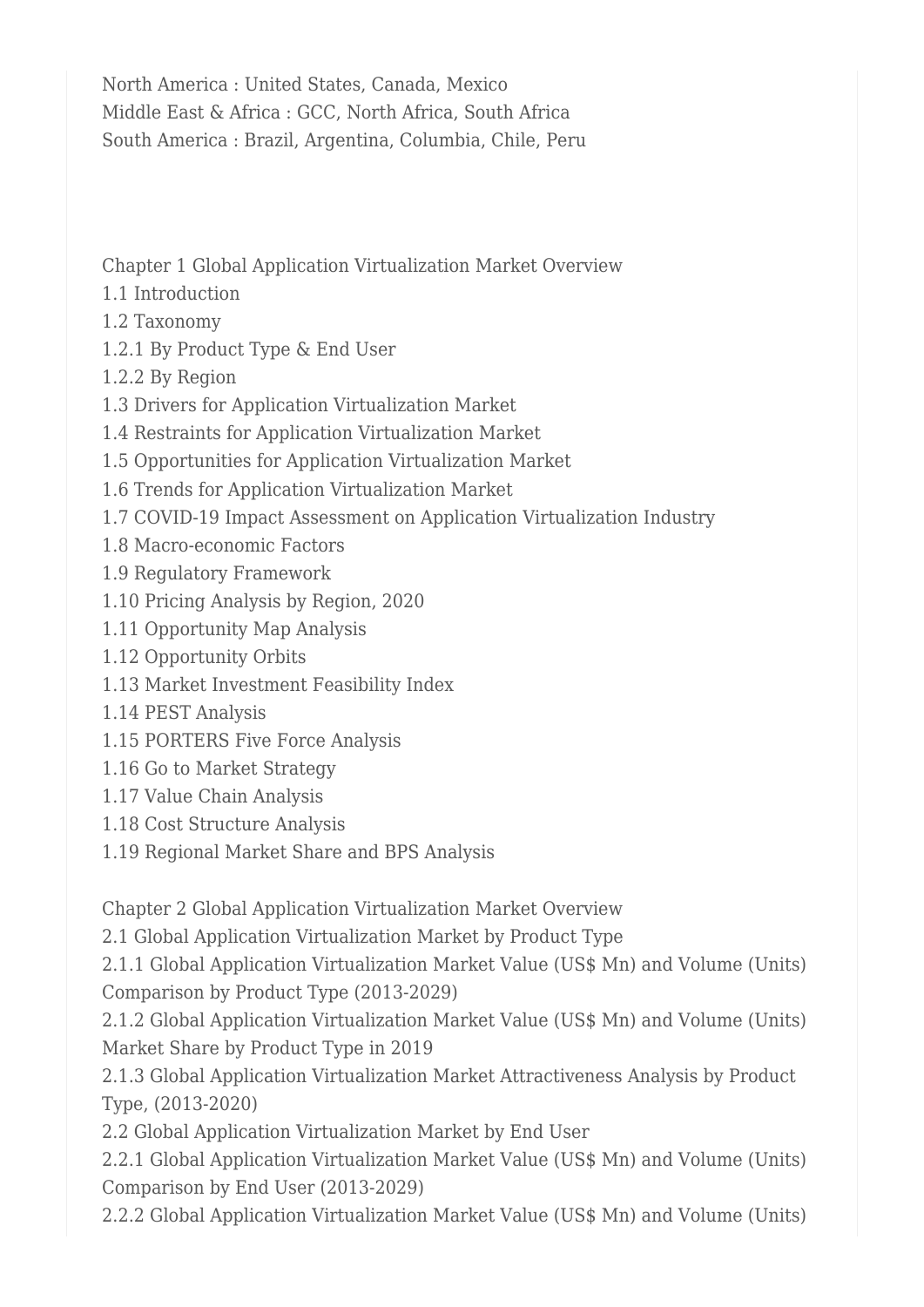Market Share by End User in 2019

2.2.3 Global Application Virtualization Market Attractiveness Analysis by End User, (2013-2020)

2.3 Global Application Virtualization Market by Region

2.3.1 Global Application Virtualization Market Value (US\$ Mn) and Volume (Units) Comparison by Region (2013-2029)

2.3.2 Global Application Virtualization Market Value (US\$ Mn) and Volume (Units) Market Share by Region in 2019

2.3.3 Global Application Virtualization Market Attractiveness Analysis by Region, (2013-2020)

2.4 Global Application Virtualization Market Outlook (2013-2029)

2.4.1 Global Application Virtualization Market Value (US\$ Mn) and Volume (Units) (2013-2020)

2.4.2 Global Application Virtualization Market Value (US\$ Mn) and Volume (Units) (2021-2029)

2.5 Global Application Virtualization Market Value (US\$ Mn) and Volume (Units) by Regions

2.5.1 Global Application Virtualization Market Value (US\$ Mn) and Volume (Units) Comparison by Region (2013-2020)

2.5.2 Global Application Virtualization Market Value (US\$ Mn) and Volume (Units) Comparison by Region (2021-2029)

2.6 Global Application Virtualization Market Value (US\$ Mn) and Volume (Units) by Product Type

2.6.1 Global Application Virtualization Market Value (US\$ Mn) and Volume (Units) Comparison by Product Type (2013-2020)

2.6.2 Global Application Virtualization Market Value (US\$ Mn) and Volume (Units) Comparison by Product Type (2021-2029)

2.7 Global Application Virtualization Market Value (US\$ Mn) and Volume (Units) by End User

2.7.1 Global Application Virtualization Market Value (US\$ Mn) and Volume (Units) Comparison by End User (2013-2020)

2.7.2 Global Application Virtualization Market Value (US\$ Mn) and Volume (Units) Comparison by End User (2021-2029)

2.8 Global Application Virtualization Market Y-o-Y Growth Rate Comparison (2014-2029)

- 2.8.1 Global Application Virtualization Market Y-o-Y Growth Rate by Region
- 2.8.2 Global Application Virtualization Market Y-o-Y Growth Rate by Product Type

2.8.3 Global Application Virtualization Market Y-o-Y Growth Rate by End User

2.9 Global Application Virtualization Market Share Comparison (2013-2029)

2.9.1 Global Application Virtualization Market Share by Region

2.9.2 Global Application Virtualization Market Share by Product Type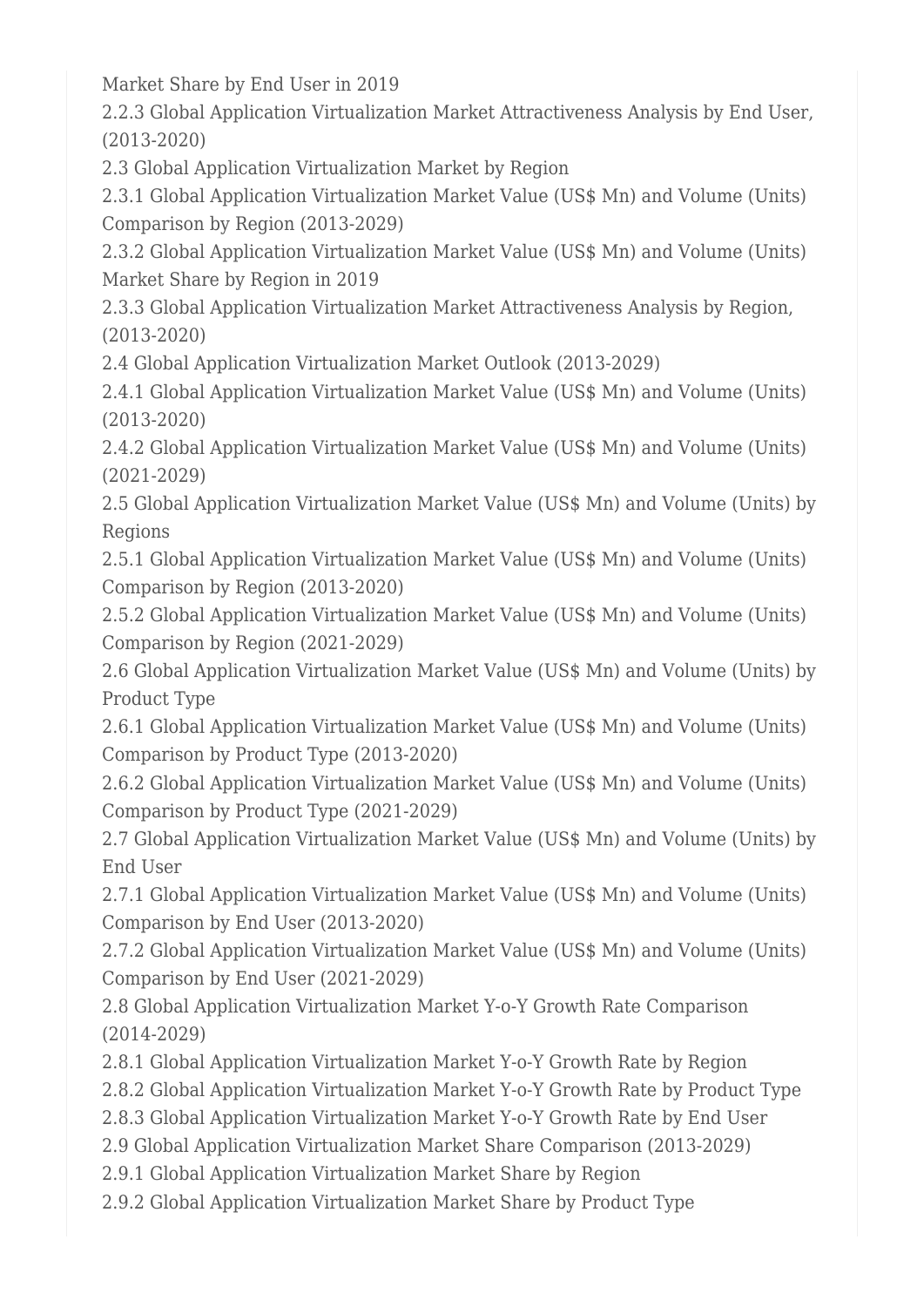2.9.3 Global Application Virtualization Market Share by End User

Chapter 3 North America Application Virtualization Market Overview

3.1 North America Application Virtualization Market by Product Type

3.1.1 North America Application Virtualization Market Value (US\$ Mn) and Volume (Units) Comparison by Product Type (2013-2029)

3.1.2 North America Application Virtualization Market Value (US\$ Mn) and Volume (Units) Market Share by Product Type in 2019

3.1.3 North America Application Virtualization Market Attractiveness Analysis by Product Type, (2013-2020)

3.2 North America Application Virtualization Market by End User

3.2.1 North America Application Virtualization Market Value (US\$ Mn) and Volume (Units) Comparison by End User (2013-2029)

3.2.2 North America Application Virtualization Market Value (US\$ Mn) and Volume (Units) Market Share by End User in 2019

3.2.3 North America Application Virtualization Market Attractiveness Analysis by End User, (2013-2020)

3.3 North America Application Virtualization Market by Region

3.3.1 North America Application Virtualization Market Value (US\$ Mn) and Volume (Units) Comparison by Region (2013-2029)

3.3.2 North America Application Virtualization Market Value (US\$ Mn) and Volume (Units) Market Share by Region in 2019

3.3.3 North America Application Virtualization Market Attractiveness Analysis by Region, (2013-2020)

3.4 North America Application Virtualization Market Outlook (2013-2029)

3.4.1 North America Application Virtualization Market Value (US\$ Mn) and Volume (Units) (2013-2020)

3.4.2 North America Application Virtualization Market Value (US\$ Mn) and Volume (Units) (2021-2029)

3.5 North America Application Virtualization Market Value (US\$ Mn) and Volume (Units) by Regions

3.5.1 North America Application Virtualization Market Value (US\$ Mn) and Volume (Units) Comparison by Region (2013-2020)

3.5.2 North America Application Virtualization Market Value (US\$ Mn) and Volume (Units) Comparison by Region (2021-2029)

3.6 North America Application Virtualization Market Value (US\$ Mn) and Volume (Units) by Product Type

3.6.1 North America Application Virtualization Market Value (US\$ Mn) and Volume (Units) Comparison by Product Type (2013-2020)

3.6.2 North America Application Virtualization Market Value (US\$ Mn) and Volume (Units) Comparison by Product Type (2021-2029)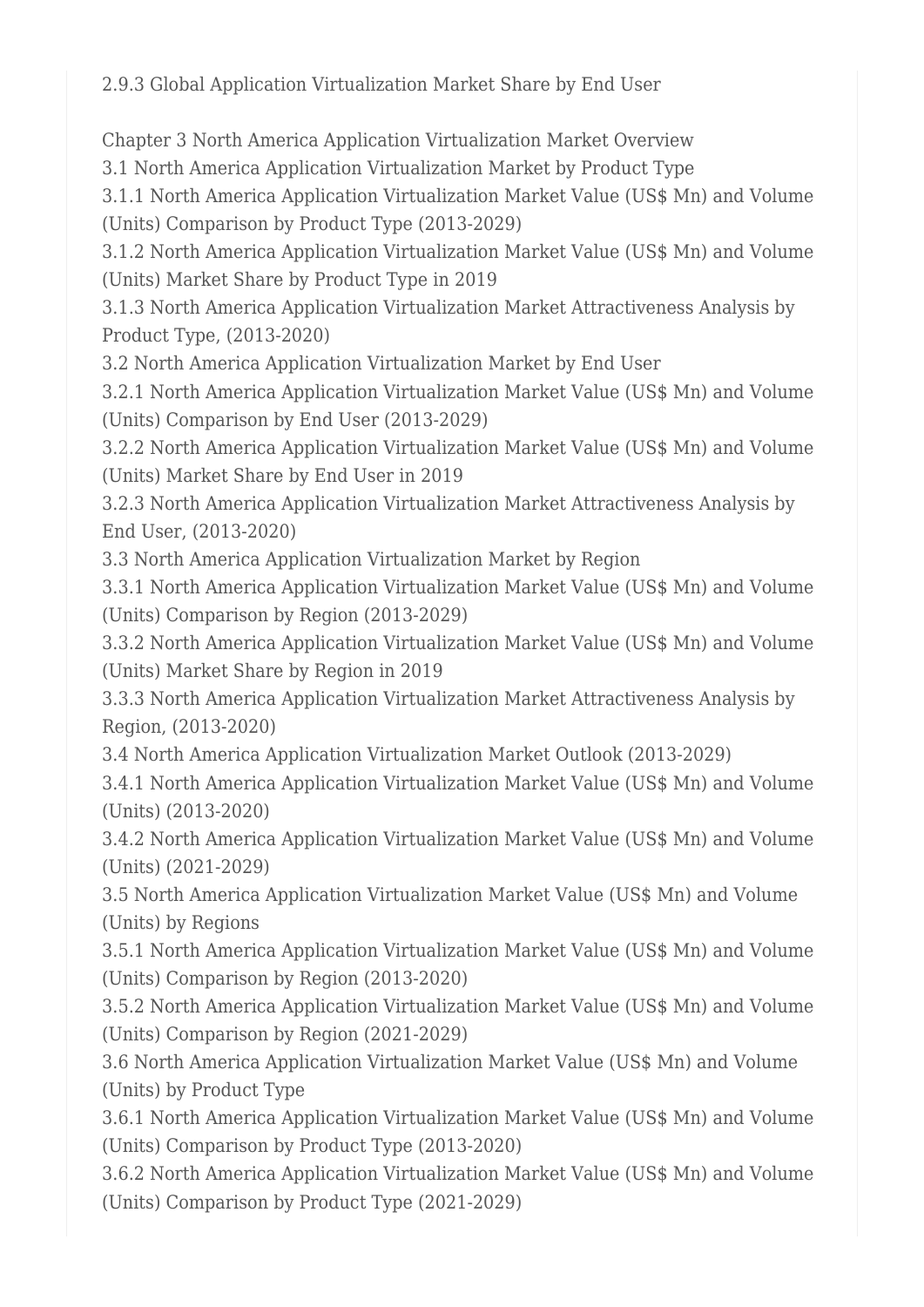3.7 North America Application Virtualization Market Value (US\$ Mn) and Volume (Units) by End User

3.7.1 North America Application Virtualization Market Value (US\$ Mn) and Volume (Units) Comparison by End User (2013-2020)

3.7.2 North America Application Virtualization Market Value (US\$ Mn) and Volume (Units) Comparison by End User (2021-2029)

3.8 North America Application Virtualization Market Y-o-Y Growth Rate Comparison (2014-2029)

3.8.1 North America Application Virtualization Market Y-o-Y Growth Rate by Region 3.8.2 North America Application Virtualization Market Y-o-Y Growth Rate by Product Type

3.8.3 North America Application Virtualization Market Y-o-Y Growth Rate by End User

3.9 North America Application Virtualization Market Share Comparison (2013-2029)

3.9.1 North America Application Virtualization Market Share by Region

3.9.2 North America Application Virtualization Market Share by Product Type

3.9.3 North America Application Virtualization Market Share by End User

Chapter 4 Europe Application Virtualization Market Overview

4.1 Europe Application Virtualization Market by Product Type

4.1.1 Europe Application Virtualization Market Value (US\$ Mn) and Volume (Units) Comparison by Product Type (2013-2029)

4.1.2 Europe Application Virtualization Market Value (US\$ Mn) and Volume (Units) Market Share by Product Type in 2019

4.1.3 Europe Application Virtualization Market Attractiveness Analysis by Product Type, (2013-2020)

4.2 Europe Application Virtualization Market by End User

4.2.1 Europe Application Virtualization Market Value (US\$ Mn) and Volume (Units) Comparison by End User (2013-2029)

4.2.2 Europe Application Virtualization Market Value (US\$ Mn) and Volume (Units) Market Share by End User in 2019

4.2.3 Europe Application Virtualization Market Attractiveness Analysis by End User, (2013-2020)

4.3 Europe Application Virtualization Market by Region

4.3.1 Europe Application Virtualization Market Value (US\$ Mn) and Volume (Units) Comparison by Region (2013-2029)

4.3.2 Europe Application Virtualization Market Value (US\$ Mn) and Volume (Units) Market Share by Region in 2019

4.3.3 Europe Application Virtualization Market Attractiveness Analysis by Region, (2013-2020)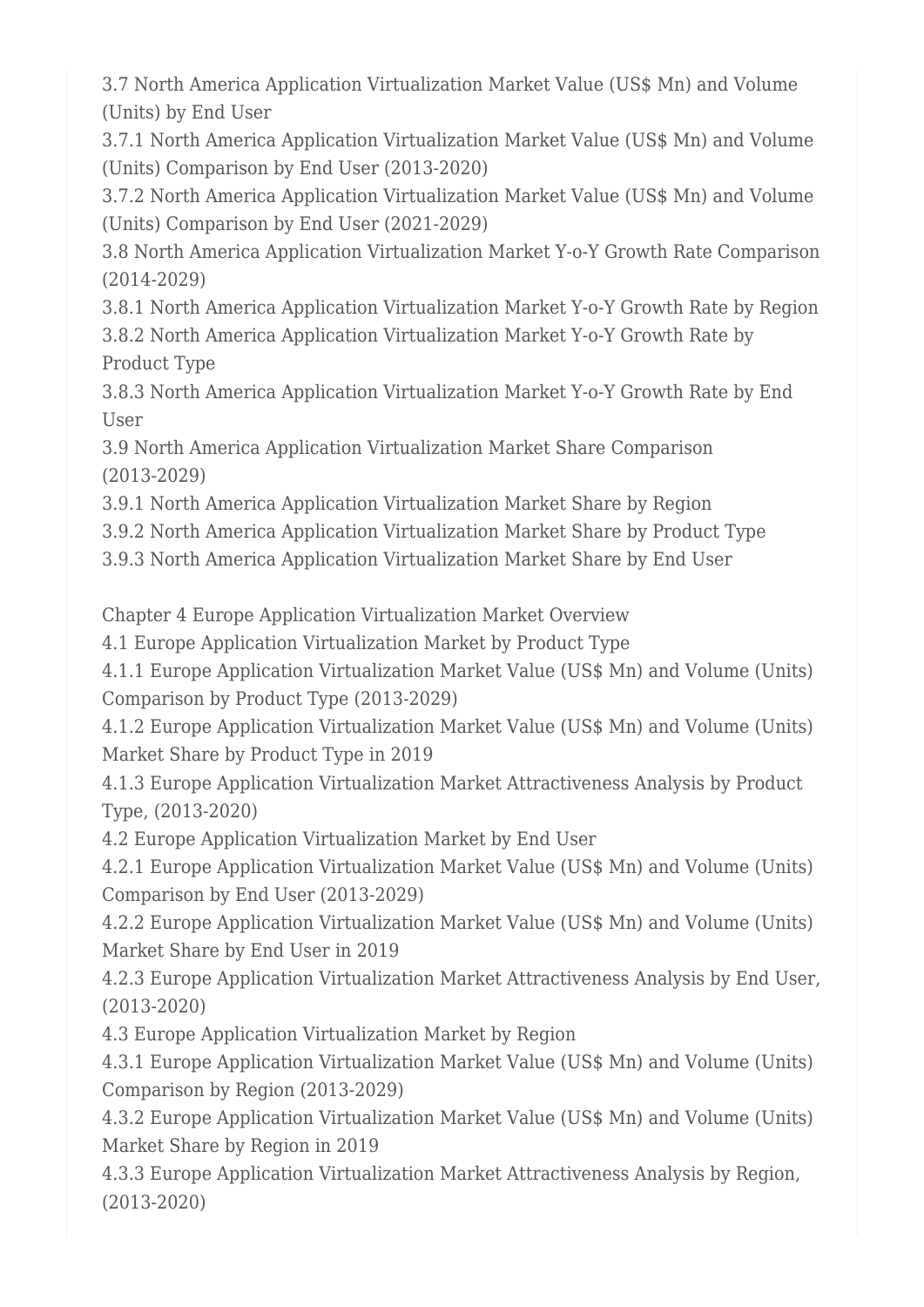4.4 Europe Application Virtualization Market Outlook (2013-2029)

4.4.1 Europe Application Virtualization Market Value (US\$ Mn) and Volume (Units) (2013-2020)

4.4.2 Europe Application Virtualization Market Value (US\$ Mn) and Volume (Units) (2021-2029)

4.5 Europe Application Virtualization Market Value (US\$ Mn) and Volume (Units) by Regions

4.5.1 Europe Application Virtualization Market Value (US\$ Mn) and Volume (Units) Comparison by Region (2013-2020)

4.5.2 Europe Application Virtualization Market Value (US\$ Mn) and Volume (Units) Comparison by Region (2021-2029)

4.6 Europe Application Virtualization Market Value (US\$ Mn) and Volume (Units) by Product Type

4.6.1 Europe Application Virtualization Market Value (US\$ Mn) and Volume (Units) Comparison by Product Type (2013-2020)

4.6.2 Europe Application Virtualization Market Value (US\$ Mn) and Volume (Units) Comparison by Product Type (2021-2029)

4.7 Europe Application Virtualization Market Value (US\$ Mn) and Volume (Units) by End User

4.7.1 Europe Application Virtualization Market Value (US\$ Mn) and Volume (Units) Comparison by End User (2013-2020)

4.7.2 Europe Application Virtualization Market Value (US\$ Mn) and Volume (Units) Comparison by End User (2021-2029)

4.8 Europe Application Virtualization Market Y-o-Y Growth Rate Comparison (2014-2029)

4.8.1 Europe Application Virtualization Market Y-o-Y Growth Rate by Region

4.8.2 Europe Application Virtualization Market Y-o-Y Growth Rate by Product Type

4.8.3 Europe Application Virtualization Market Y-o-Y Growth Rate by End User

4.9 Europe Application Virtualization Market Share Comparison (2013-2029)

4.9.1 Europe Application Virtualization Market Share by Region

4.9.2 Europe Application Virtualization Market Share by Product Type

4.9.3 Europe Application Virtualization Market Share by End User

Chapter 5 Asia Pacific Application Virtualization Market Overview

5.1 Asia Pacific Application Virtualization Market by Product Type

5.1.1 Asia Pacific Application Virtualization Market Value (US\$ Mn) and Volume (Units) Comparison by Product Type (2013-2029)

5.1.2 Asia Pacific Application Virtualization Market Value (US\$ Mn) and Volume (Units) Market Share by Product Type in 2019

5.1.3 Asia Pacific Application Virtualization Market Attractiveness Analysis by Product Type, (2013-2020)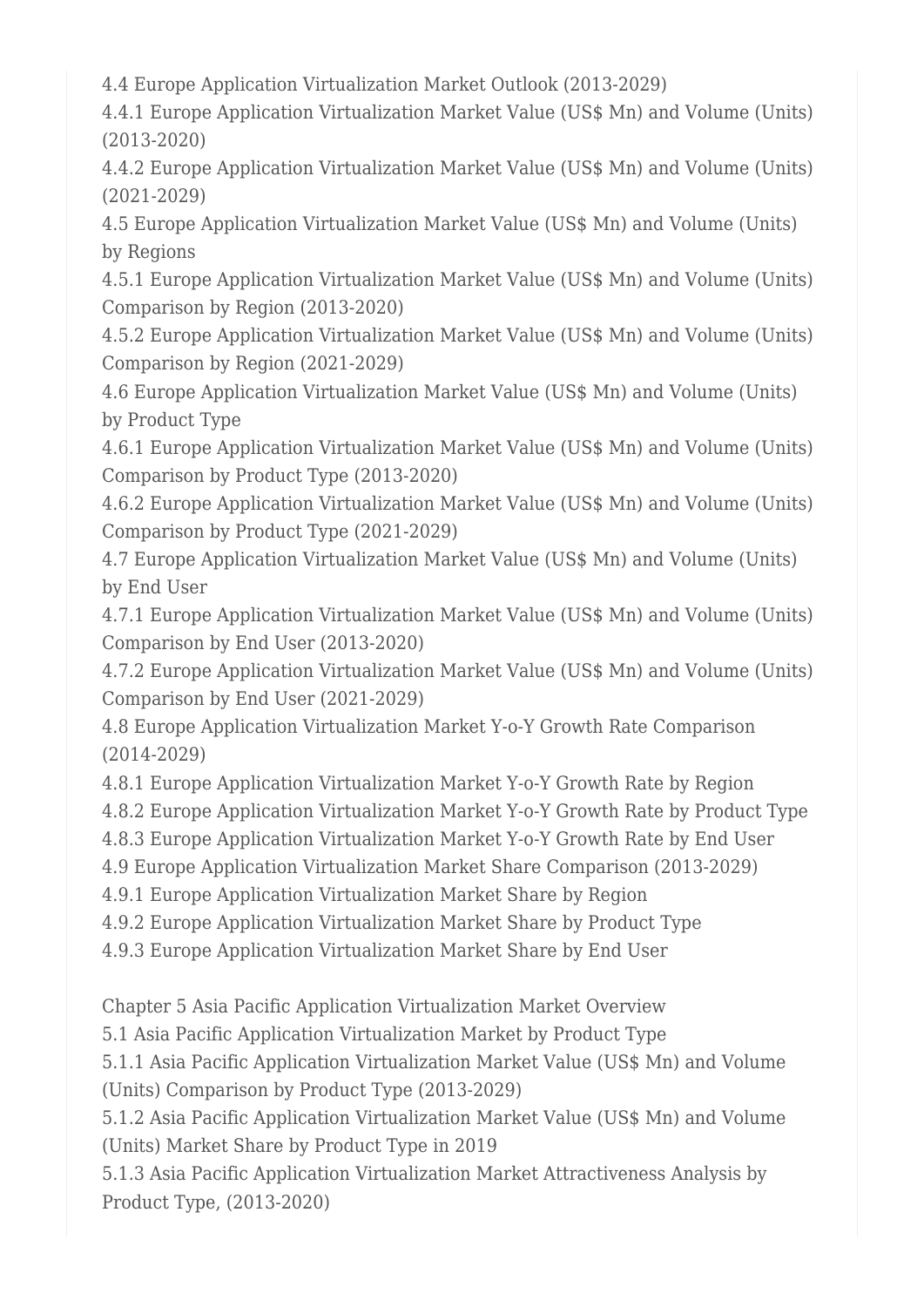5.2 Asia Pacific Application Virtualization Market by End User

5.2.1 Asia Pacific Application Virtualization Market Value (US\$ Mn) and Volume (Units) Comparison by End User (2013-2029)

5.2.2 Asia Pacific Application Virtualization Market Value (US\$ Mn) and Volume (Units) Market Share by End User in 2019

5.2.3 Asia Pacific Application Virtualization Market Attractiveness Analysis by End User, (2013-2020)

5.3 Asia Pacific Application Virtualization Market by Region

5.3.1 Asia Pacific Application Virtualization Market Value (US\$ Mn) and Volume (Units) Comparison by Region (2013-2029)

5.3.2 Asia Pacific Application Virtualization Market Value (US\$ Mn) and Volume (Units) Market Share by Region in 2019

5.3.3 Asia Pacific Application Virtualization Market Attractiveness Analysis by Region, (2013-2020)

5.4 Asia Pacific Application Virtualization Market Outlook (2013-2029)

5.4.1 Asia Pacific Application Virtualization Market Value (US\$ Mn) and Volume (Units) (2013-2020)

5.4.2 Asia Pacific Application Virtualization Market Value (US\$ Mn) and Volume (Units) (2021-2029)

5.5 Asia Pacific Application Virtualization Market Value (US\$ Mn) and Volume (Units) by Regions

5.5.1 Asia Pacific Application Virtualization Market Value (US\$ Mn) and Volume (Units) Comparison by Region (2013-2020)

5.5.2 Asia Pacific Application Virtualization Market Value (US\$ Mn) and Volume (Units) Comparison by Region (2021-2029)

5.6 Asia Pacific Application Virtualization Market Value (US\$ Mn) and Volume (Units) by Product Type

5.6.1 Asia Pacific Application Virtualization Market Value (US\$ Mn) and Volume (Units) Comparison by Product Type (2013-2020)

5.6.2 Asia Pacific Application Virtualization Market Value (US\$ Mn) and Volume (Units) Comparison by Product Type (2021-2029)

5.7 Asia Pacific Application Virtualization Market Value (US\$ Mn) and Volume (Units) by End User

5.7.1 Asia Pacific Application Virtualization Market Value (US\$ Mn) and Volume (Units) Comparison by End User (2013-2020)

5.7.2 Asia Pacific Application Virtualization Market Value (US\$ Mn) and Volume (Units) Comparison by End User (2021-2029)

5.8 Asia Pacific Application Virtualization Market Y-o-Y Growth Rate Comparison (2014-2029)

5.8.1 Asia Pacific Application Virtualization Market Y-o-Y Growth Rate by Region 5.8.2 Asia Pacific Application Virtualization Market Y-o-Y Growth Rate by Product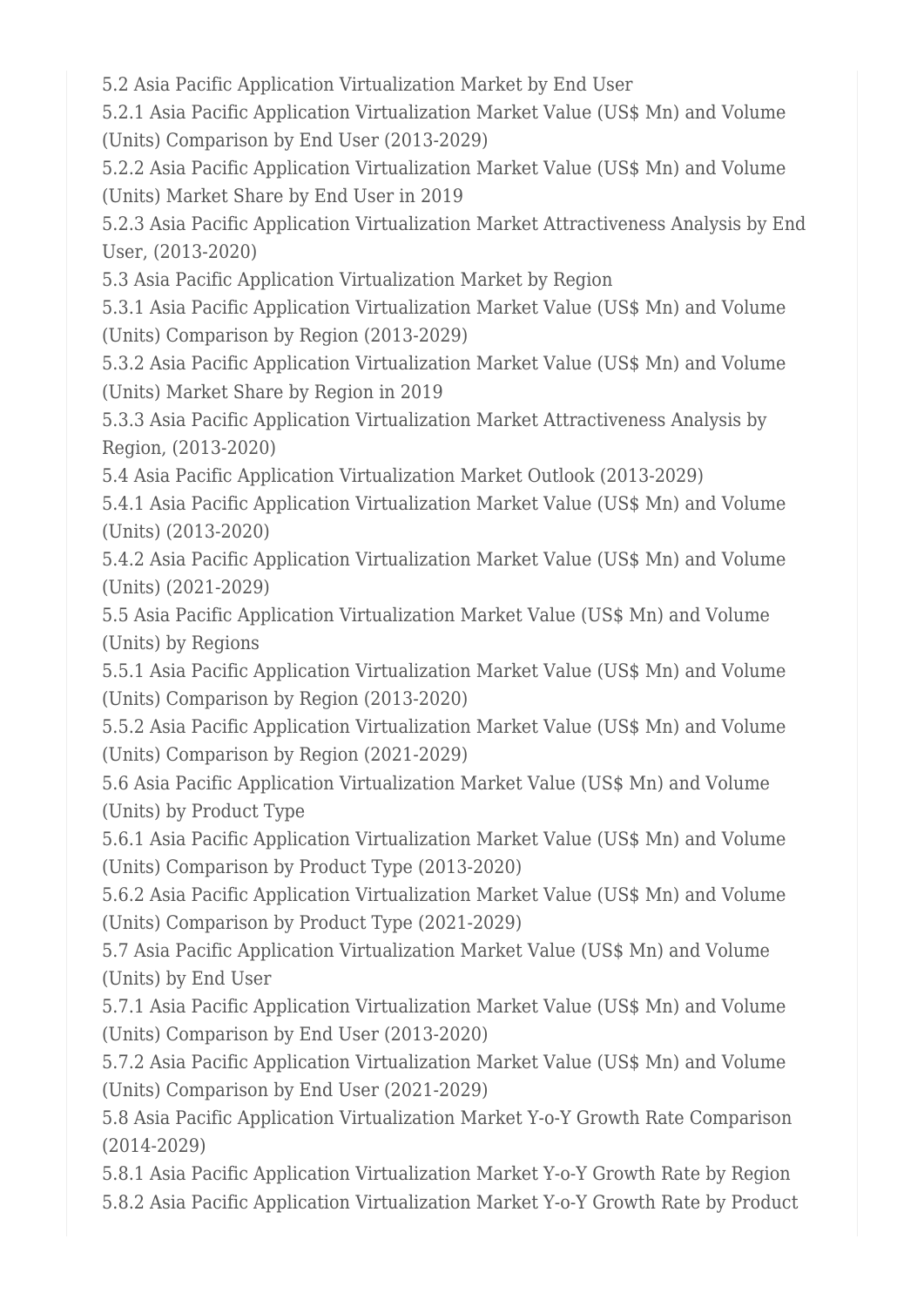Type

5.8.3 Asia Pacific Application Virtualization Market Y-o-Y Growth Rate by End User

5.9 Asia Pacific Application Virtualization Market Share Comparison (2013-2029)

5.9.1 Asia Pacific Application Virtualization Market Share by Region

5.9.2 Asia Pacific Application Virtualization Market Share by Product Type

5.9.3 Asia Pacific Application Virtualization Market Share by End User

## **Chapter 6 South America Application Virtualization Market Overview**

6.1 South America Application Virtualization Market by Product Type

6.1.1 South America Application Virtualization Market Value (US\$ Mn) and Volume (Units) Comparison by Product Type (2013-2029)

6.1.2 South America Application Virtualization Market Value (US\$ Mn) and Volume (Units) Market Share by Product Type in 2019

6.1.3 South America Application Virtualization Market Attractiveness Analysis by Product Type, (2013-2020)

6.2 South America Application Virtualization Market by End User

6.2.1 South America Application Virtualization Market Value (US\$ Mn) and Volume (Units) Comparison by End User (2013-2029)

6.2.2 South America Application Virtualization Market Value (US\$ Mn) and Volume (Units) Market Share by End User in 2019

6.2.3 South America Application Virtualization Market Attractiveness Analysis by End User, (2013-2020)

6.3 South America Application Virtualization Market by Region

6.3.1 South America Application Virtualization Market Value (US\$ Mn) and Volume (Units) Comparison by Region (2013-2029)

6.3.2 South America Application Virtualization Market Value (US\$ Mn) and Volume (Units) Market Share by Region in 2019

6.3.3 South America Application Virtualization Market Attractiveness Analysis by Region, (2013-2020)

6.4 South America Application Virtualization Market Outlook (2013-2029)

6.4.1 South America Application Virtualization Market Value (US\$ Mn) and Volume (Units) (2013-2020)

6.4.2 South America Application Virtualization Market Value (US\$ Mn) and Volume (Units) (2021-2029)

6.5 South America Application Virtualization Market Value (US\$ Mn) and Volume (Units) by Regions

6.5.1 South America Application Virtualization Market Value (US\$ Mn) and Volume (Units) Comparison by Region (2013-2020)

6.5.2 South America Application Virtualization Market Value (US\$ Mn) and Volume (Units) Comparison by Region (2021-2029)

6.6 South America Application Virtualization Market Value (US\$ Mn) and Volume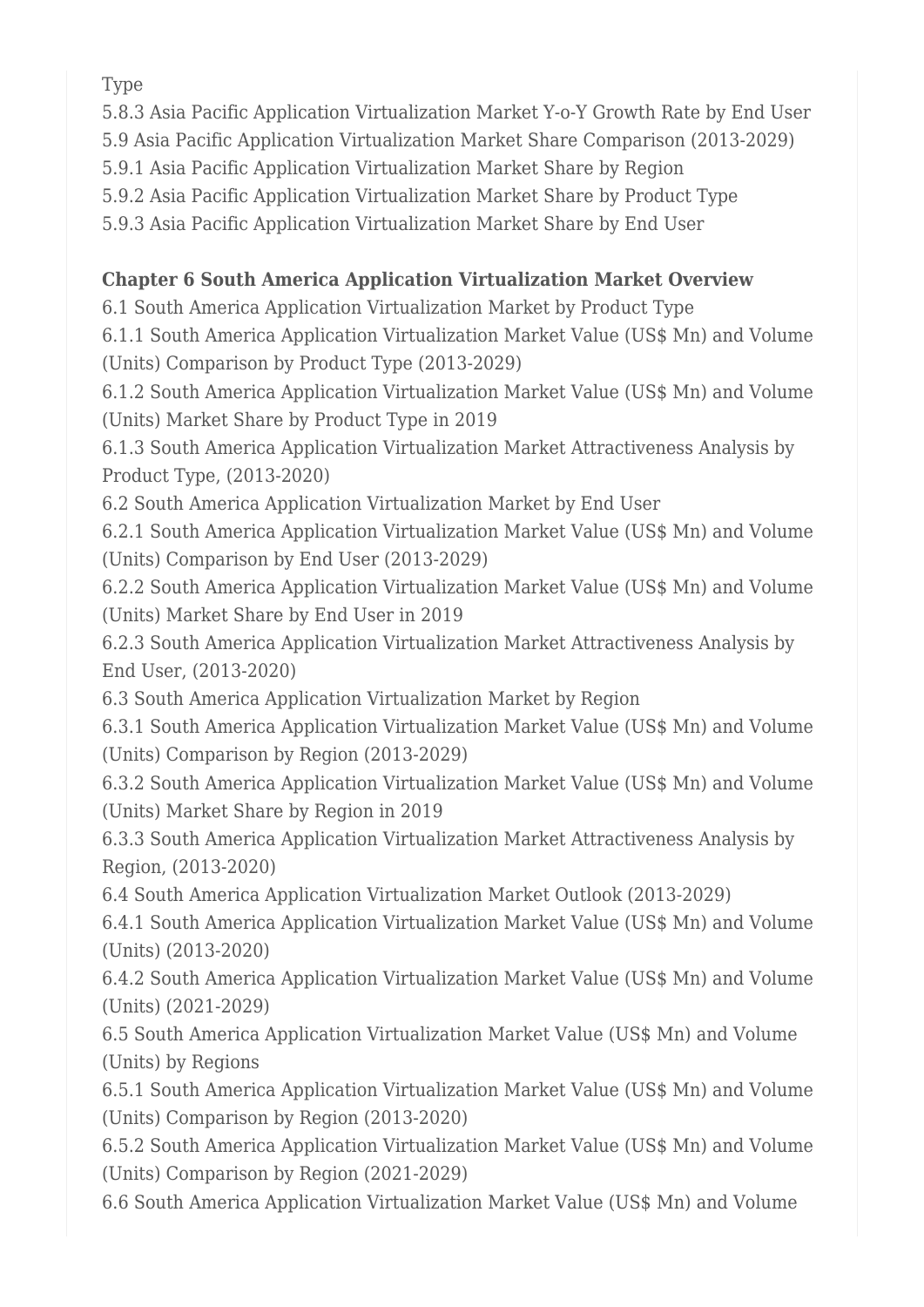(Units) by Product Type

6.6.1 South America Application Virtualization Market Value (US\$ Mn) and Volume (Units) Comparison by Product Type (2013-2020)

6.6.2 South America Application Virtualization Market Value (US\$ Mn) and Volume (Units) Comparison by Product Type (2021-2029)

6.7 South America Application Virtualization Market Value (US\$ Mn) and Volume (Units) by End User

6.7.1 South America Application Virtualization Market Value (US\$ Mn) and Volume (Units) Comparison by End User (2013-2020)

6.7.2 South America Application Virtualization Market Value (US\$ Mn) and Volume (Units) Comparison by End User (2021-2029)

6.8 South America Application Virtualization Market Y-o-Y Growth Rate Comparison (2014-2029)

6.8.1 South America Application Virtualization Market Y-o-Y Growth Rate by Region 6.8.2 South America Application Virtualization Market Y-o-Y Growth Rate by

Product Type

6.8.3 South America Application Virtualization Market Y-o-Y Growth Rate by End User

6.9 South America Application Virtualization Market Share Comparison 2013-2029

6.9.1 South America Application Virtualization Market Share by Region

6.9.2 South America Application Virtualization Market Share by Product Type

6.9.3 South America Application Virtualization Market Share by End User

Chapter 7 MEA Application Virtualization Market Overview

7.1 MEA Application Virtualization Market by Product Type

7.1.1 MEA Application Virtualization Market Value (US\$ Mn) and Volume (Units) Comparison by Product Type (2013-2029)

7.1.2 MEA Application Virtualization Market Value (US\$ Mn) and Volume (Units) Market Share by Product Type in 2019

7.1.3 MEA Application Virtualization Market Attractiveness Analysis by Product Type, (2013-2020)

7.2 MEA Application Virtualization Market by End User

7.2.1 MEA Application Virtualization Market Value (US\$ Mn) and Volume (Units) Comparison by End User (2013-2029)

7.2.2 MEA Application Virtualization Market Value (US\$ Mn) and Volume (Units) Market Share by End User in 2019

7.2.3 MEA Application Virtualization Market Attractiveness Analysis by End User, (2013-2020)

7.3 MEA Application Virtualization Market by Region

7.3.1 MEA Application Virtualization Market Value (US\$ Mn) and Volume (Units) Comparison by Region (2013-2029)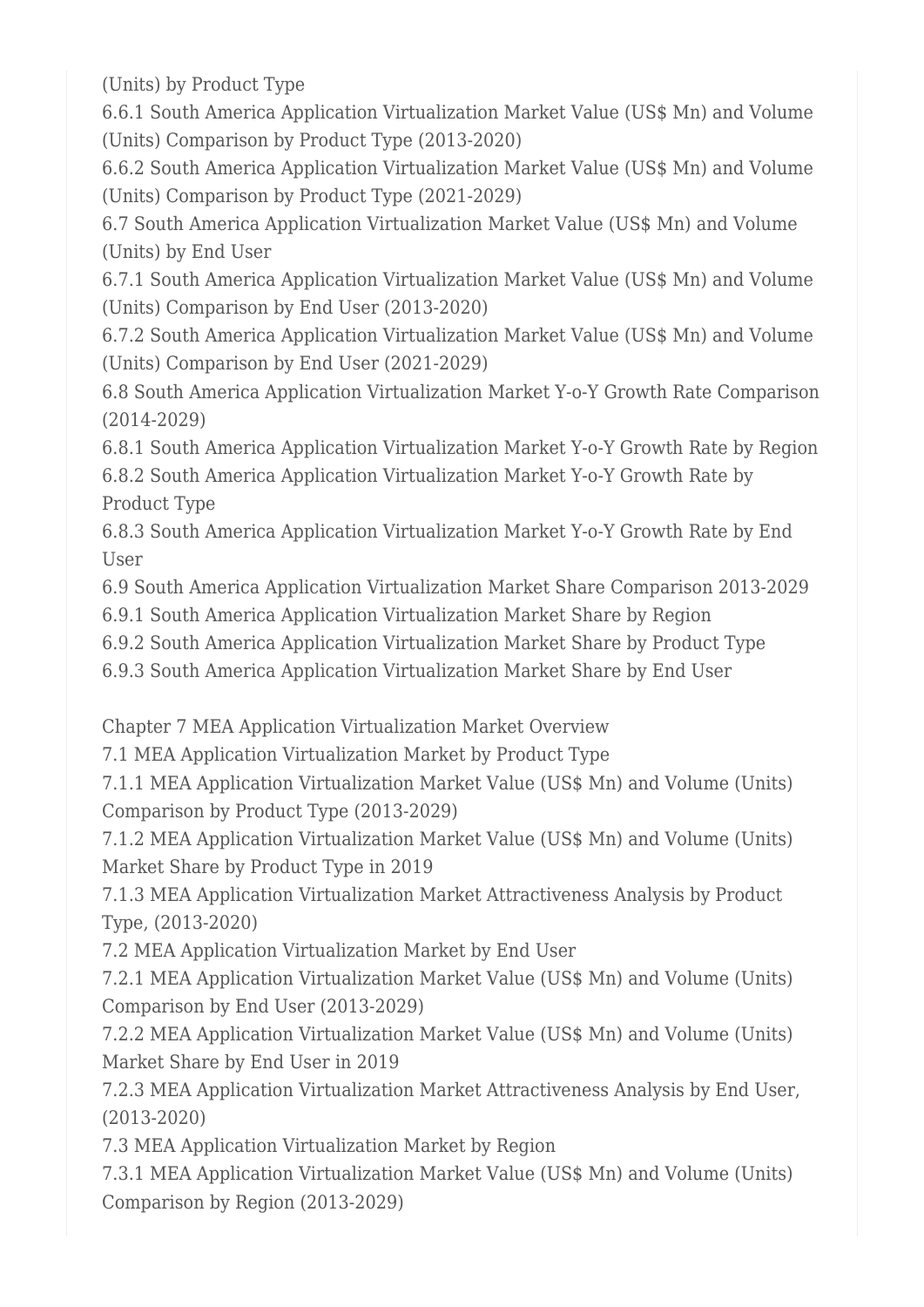7.3.2 MEA Application Virtualization Market Value (US\$ Mn) and Volume (Units) Market Share by Region in 2019

7.3.3 MEA Application Virtualization Market Attractiveness Analysis by Region, (2013-2020)

7.4 MEA Application Virtualization Market Outlook (2013-2029)

7.4.1 MEA Application Virtualization Market Value (US\$ Mn) and Volume (Units) (2013-2020)

7.4.2 MEA Application Virtualization Market Value (US\$ Mn) and Volume (Units) (2021-2029)

7.5 MEA Application Virtualization Market Value (US\$ Mn) and Volume (Units) by Regions

7.5.1 MEA Application Virtualization Market Value (US\$ Mn) and Volume (Units) Comparison by Region (2013-2020)

7.5.2 MEA Application Virtualization Market Value (US\$ Mn) and Volume (Units) Comparison by Region (2021-2029)

7.6 MEA Application Virtualization Market Value (US\$ Mn) and Volume (Units) by Product Type

7.6.1 MEA Application Virtualization Market Value (US\$ Mn) and Volume (Units) Comparison by Product Type (2013-2020)

7.6.2 MEA Application Virtualization Market Value (US\$ Mn) and Volume (Units) Comparison by Product Type (2021-2029)

7.7 MEA Application Virtualization Market Value (US\$ Mn) and Volume (Units) by End User

7.7.1 MEA Application Virtualization Market Value (US\$ Mn) and Volume (Units) Comparison by End User (2013-2020)

7.7.2 MEA Application Virtualization Market Value (US\$ Mn) and Volume (Units) Comparison by End User (2021-2029)

7.8 MEA Application Virtualization Market Y-o-Y Growth Rate Comparison (2014-2029)

7.8.1 MEA Application Virtualization Market Y-o-Y Growth Rate by Region

7.8.2 MEA Application Virtualization Market Y-o-Y Growth Rate by Product Type

7.8.3 MEA Application Virtualization Market Y-o-Y Growth Rate by End User

7.9 MEA Application Virtualization Market Share Comparison (2013-2029)

7.9.1 MEA Application Virtualization Market Share by Region

7.9.2 MEA Application Virtualization Market Share by Product Type

7.9.3 MEA Application Virtualization Market Share by End User

Chapter 8 Global Application Virtualization Market Company Profiles

8.1 Market Competition Scenario Analysis, By Company

8.2 Competitor Landscape

8.3 Company Share Analysis